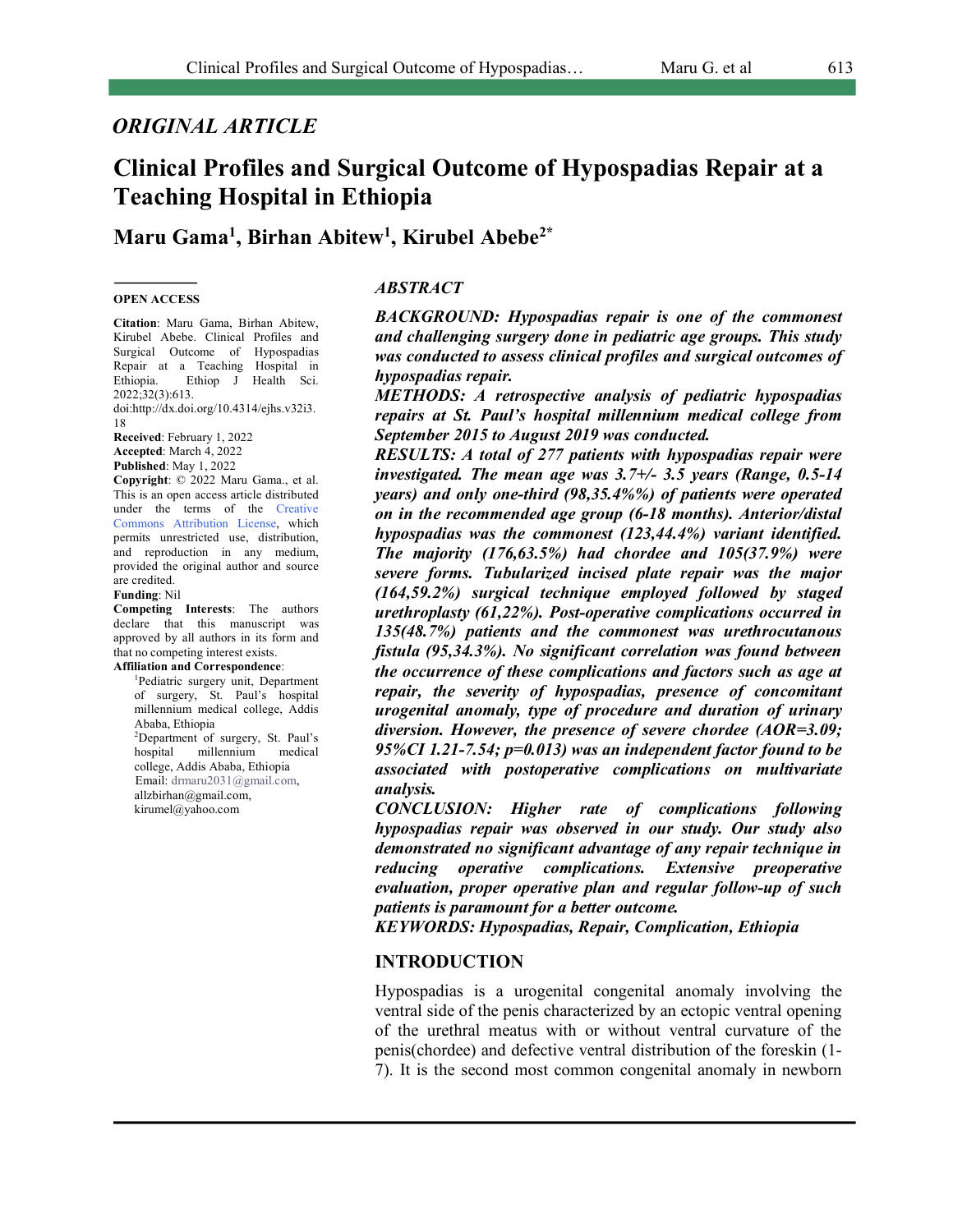males after undescended testis with an incidence of 1in 300 and varies between 0.4–8.2 per 1,000 newborns (1,4-7). Recently, the incidence is rising worldwide due to increasing environmental pollution (1,4).

Hypospadias occurs due to a developmental arrest of the male urethra during the 8th to 16th week of intrauterine life. In the majority of the cases, the etiology is unknown, however, hormonal Interferences in the androgen metabolism and genetic predisposition are incriminated in the pathogenesis (1,4,6,8). Hypospadias may occur as a single anomaly or associated with other congenital urogenital anomalies such as undescended testis (UDT), inguinal hernia, pelviureteric junction (PUJ) obstruction, vesicoureteral reflux, and renal agenesis (8,9).

The abnormal opening of the urethra can be located anywhere from the glans of the penis to the perineum  $(2, 4, 8, 10)$ . In the majority  $(70\%)$ of the boys, the meatus lies distally on the penile shaft and represents mild form whereas, 30 % has proximal meatus and are severe forms  $(6,11)$ .

Surgical correction of the anatomic defect is the mainstay of treatment. Literature described over 300 hypospadias repair techniques (4,9,13). The Tubularized incised plate (TIP) urethroplasty (Snodgrass technique) is preferred by most surgeons for the repair of anterior/distal hypospadias however, more complex reconstruction techniques(two-staged) are used in the management of posterior/proximal hypospadias (4).

If hypospadias is not managed appropriately, it will affect the patient's psychological, emotional and sexual well-being. The success is judged by its cosmetic and functional outcome. Overall, the outcome of hypospadias repair depends on factors such as age at repair, the type of hypospadias, severity of chordee, associated urogenital anomalies, surgical technique used, duration of urinary diversion(stenting), availability of microsurgical instruments and experienced surgeon (2,12,14).

Complications can occur following any form of hypospadias repair surgery. Bleeding, edema, urinary retention, wound infection, wound dehiscence, skin and flap necrosis are the major early complications of hypospadias repair. On the other hand, meatal stenosis, urethrocutanous fistula, urethral diverticula, recurrent chordee, urethral stricture and hairy urethra are among the late complications  $(3,7,8,15-19)$ .

Despite the huge burden of the condition, data are scarce in our country. So far there are only two published literatures on hypospadias repair. Therefore, this study aims to assess the clinical profiles and surgical outcome (complications) of hypospadias repair.

### **PATIENTS AND MATERIAL**

Between September  $1<sup>st</sup>$ , 2015 and August  $31<sup>st</sup>$ , 2019, a retrospective chart review of all pediatric patients (<14 years) who undergone hypospadias repair was done to assess the surgical outcome and factors associated with postoperative complications. The study was conducted at SPHMMC which is a tertiary teaching hospital found in Addis Ababa, Ethiopia. The Pediatric surgical unit provides both inpatient (18 beds) and outpatient services for children referred from all over the country. Two pediatric surgeons and final-year residents under supervision were involved in the care of the patients.

Patients' medical record numbers were identified from the operation theater registry and charts were retrieved from the archive room. A total of 308 pediatric patients underwent hypospadias repair in the study period. Of these, 277(89.9%) patients had complete documentation of at least 6 months follow-up and were included in the study. Data on sociodemographic characteristics, clinical presentation, operative technique and surgical outcome (postoperative complications) was collected from the patient's chart using a pretested data collection format.

The data were checked for completeness and consistency then entered, coded and analyzed using SPSS version 23. Factors associated with postoperative complications were identified using binary logistic regression. An independent variable with a p-value  $\leq 0.2$ during a bivariate analysis was further subjected to multivariate analysis and considered significant at p-values  $\leq$  0.05. Texts, central tendency statistics and tables were used to present the findings of the study,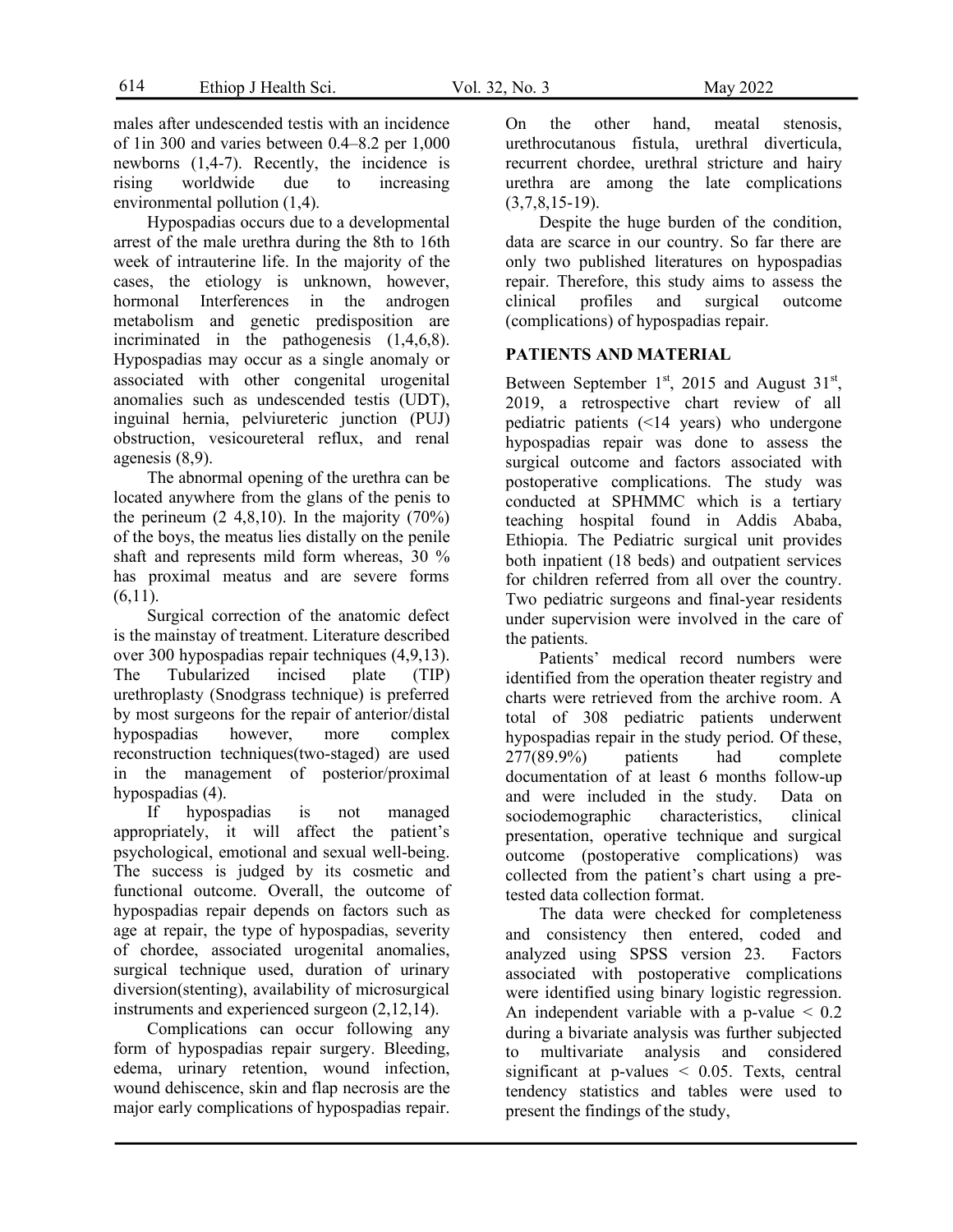The study was carried out after approval was obtained from SPHMMC institutional review board (IRB). The IRB waived the study without patients' consent due to the retrospective nature of the study. Patients were not contacted and data was entirely collected from the patient's chart. Throughout the study, all data were anonymized and kept confidential.

#### **RESULTS**

A total of 308 pediatric patients were operated on for hypospadias. Of these, 277(89.9%) cases were investigated. The mean age was 3.8+/- 3.5 years (Range,0.5-14 years) and more than half (152,54.9%) of the patients reside in a rural area. The majority (179,64.6%) of the boys were above the age of 1.5 years (18 months). Of these, nearly two-thirds (114, 63.7%) came from outside the capital city, Addis Ababa.

Most (123,44.4%) of the boys were presented with an anterior type of hypospadias. Among the specific types, coronal (68, 24.5%), glandular (55,19.9%) and penoscrotal (46,16.6%) were the top three (Tabl**e** 1). Among the patients who were operated on after the age of 18 months, 89(49.7%) had an anterior type of hypospadias, 62(22.4%) had middle and 28(15.6%) had a posterior type.

Table 1: Types of hypospadias in patients operated for hypospadias at St. Paul's hospital millennium medical college, Addis Ababa, Ethiopia, from September 2015 to August 2019.

| General types | Specific types  | Total $n$ $\left(\frac{9}{6}\right)$ |
|---------------|-----------------|--------------------------------------|
| Anterior      | Glandular       | 55(19.9%)                            |
|               | Coronal         | 68(24.5%)                            |
| Middle        | Distal penile   | $41(14.8\%)$                         |
|               | Midshaft        | $9(3.2\%)$                           |
|               | Proximal penile | 39(14.1%)                            |
| Posterior     | Penoscrotal     | $46(16.6\%)$                         |
|               | Scrotal         | $5(1.8\%)$                           |
|               | Perineal        | $14(5.1\%)$                          |

The majority (176,63.5%) of the hypospadias had chordee. Of these, 105(59.7%) were severe and 71(40.3%) were mild forms. Moreover, chordees of the posterior hypospadias  $(61,98,4\%)$  (p<.0001) were tend to be more severe than anterior (4,8.7%) and middle (40,61.5%). More than two-thirds (242,87.3%) of patients had incomplete prepuce.

Associated urogenital anomalies were noted in 99(35.7%) patients and 17(17.2%) of these had more than one anomaly. The occurrence of associated anomalies increases  $(p< .0001)$  as the hypospadias become proximal; anterior (24,19.5%), middle (26,29.2%) and posterior (49,75.4%). Microphallus (29,10.5%) was the commonest anomaly followed by penile rotation (21,7.6%) and undescended testis  $(18,6.5\%)$ . Of the patients,  $8(2.9\%)$  had a disorder of sex development (DSD).

| <b>Urogenital Anomaly</b>                                        | Total $n$ $\left(\frac{9}{6}\right)$ |
|------------------------------------------------------------------|--------------------------------------|
| No anomalies                                                     | 178(64.3%                            |
| Microphallus                                                     | $17(6.1\%)$                          |
| Penile rotation                                                  | $16(5.8\%)$                          |
| Inguinal hernia                                                  | $14(5.1\%)$                          |
| Undescended testis                                               | $12(4.3\%)$                          |
| Pelvi-uretral junction obstruction                               | $10(3.6\%)$                          |
| Disorder of sex development                                      | $8(2.9\%)$                           |
| Penoscrotal transposition                                        | $5(1.8\%)$                           |
| Penile rotation and microphallus                                 | $5(1.8\%)$                           |
| Penoscrotal transposition and microphallus                       | $4(1.4\%)$                           |
| Penoscrotal transposition and Undescended testis                 | $4(1.4\%)$                           |
| Undescended Testis and microphallus                              | $2(0.7\%)$                           |
| Penoscrotal transposition and Pelvi-uretral junction obstruction | $1(0.4\%)$                           |
| Inguinal hernia and microphallus                                 | $1(0.4\%)$                           |

Table 2: Associated urogenital anomalies in patients operated for hypospadias at St. Paul's hospital millennium medical college, Addis Ababa, Ethiopia, from September, 2015 to August, 2019.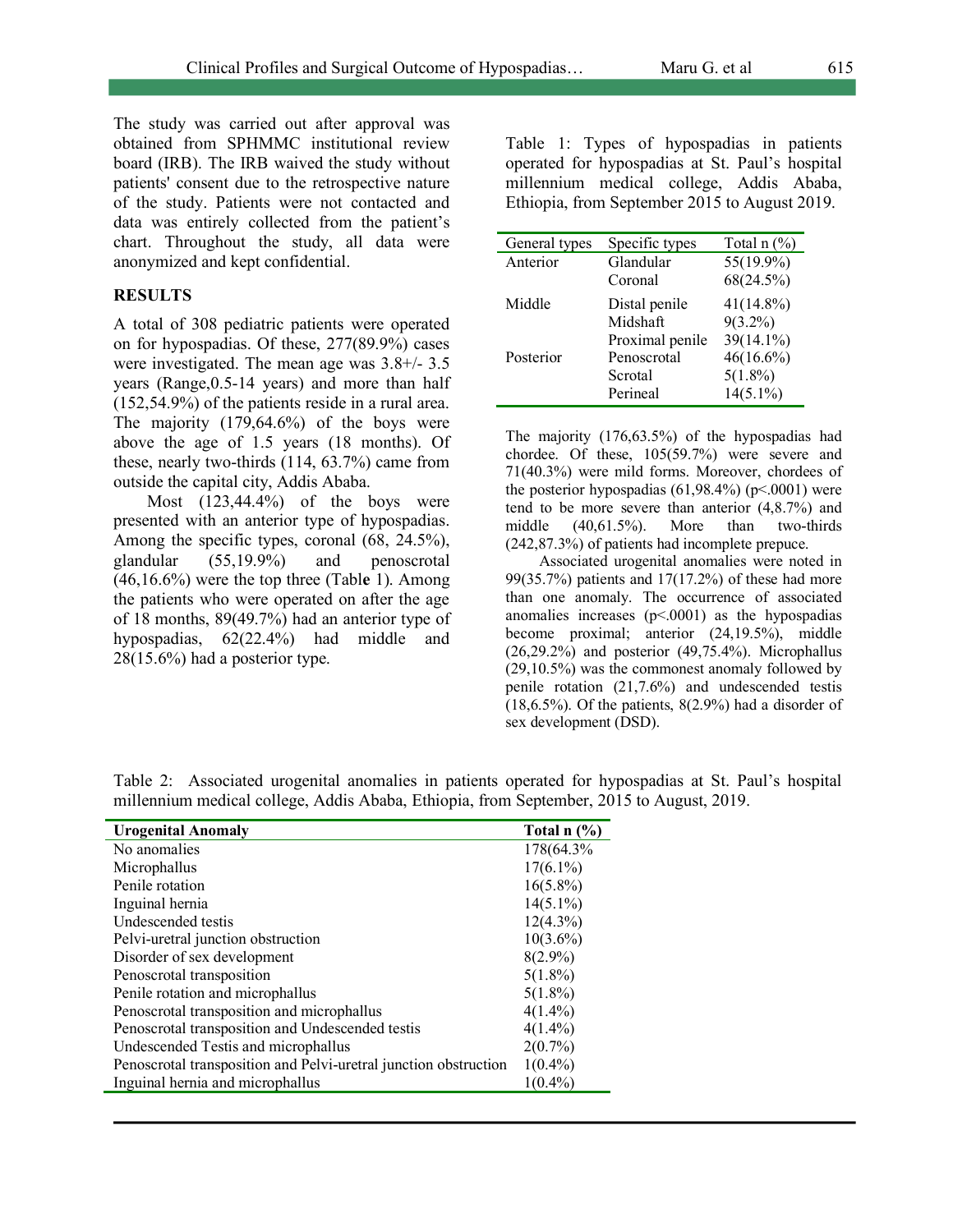| 616 | Ethiop J Health Sci. | Vol. 32, No. 3 | May 2022 |
|-----|----------------------|----------------|----------|
|-----|----------------------|----------------|----------|

The majority (205,74%) of hypospadias repairs were performed in one stage approach. The three most frequently performed surgical techniques were tabularized incised plate (TIP) repair (168,60.6%), staged urethroplasty (72 ,26%) and Mathieu's repair (26,9.4%). The most common procedure employed for each type of hypospadias include TIP for anterior (95,77.2%) and middle (65,73.0%) hypospadias and staged urethroplasty for posterior hypospadias

(57,87.7%) (Table 3). Polyglactin (Vicryl) 5/0 was the type of suture material used for both the urethra and glans. All patients received antibiotics either orally or intravenously. Transurethral urine diversion with a Pediatric feeding tube (4-6 FR) was done on all patients and mean time of removal was 7.8+/-4.01 days (Range,1-20 days). Neither magnification nor microsurgical instruments were used in our patients.

Table 3: Surgical techniques performed in patients operated for hypospadias at St. Paul's hospital millennium medical college, Addis Ababa, Ethiopia, from September, 2015 to August, 2019.

| <b>Surgical Technique</b> | <b>Hypospadias Type</b> |                                       |                   |               |
|---------------------------|-------------------------|---------------------------------------|-------------------|---------------|
|                           | Anterior $n$ (%)        | Middle $n$ $\left(\frac{9}{6}\right)$ | Posterior $n$ (%) | <b>Total</b>  |
| Tabularized incised plate | 95(77.2%)               | $65(73.0\%)$                          | $8(12.3\%)$       | $168(60.6\%)$ |
| Staged urethroplasty      | $0(0\%)$                | $15(16.8\%)$                          | 57(87.7%)         | $72(26.0\%)$  |
| Mathieu's repair          | $26(21.1\%)$            | $0(0\%)$                              | $0(0\%)$          | $26(9.4\%)$   |
| Onlay island flap         | $0(0\%)$                | $5(5.6\%)$                            | $0(0\%)$          | $5(1.8\%)$    |
| MAGPI*                    | $3(2.4\%)$              | $0(0\%)$                              | $0(0\%)$          | $3(1.1\%)$    |
| Island flap               | $0(0\%)$                | $3(3.4\%)$                            | $0(0\%)$          | $3(1.1\%)$    |

\*MAGPI, Meatal Advancement and Glanuloplasty Incorporated

Nearly half (135,48.7%) of the patients developed postoperative complications and no death was recorded. Of these, 8(5.9%) patients had more than one complication. Among patients with anterior, middle and posterior types of hypospadias, complications occurred in 40 (32%), 47(52.8%) and 48(73.8%) cases, respectively. Urethrocutanous fistula (95,34.3%) and Meatal stenosis (24,8.7%) were the two common postoperative complications (Table 4). **Factors associated with postoperative complications**: On bivariate analysis, the type of hypospadias, presence of chordee, concomitant urogenital anomaly, type of procedure and duration of the catheter were significantly associated with postoperative complications. However, the presence of severe chordee (AOR=3.09; 95%CI 1.21-7.54; p=0.013) remained significantly associated with postoperative complications on multivariate analysis (Table 5).

Table 4: Postoperative complications in patients operated for hypospadias at St. Paul's hospital millennium medical college, Addis Ababa, Ethiopia, from September, 2015 to August, 2019.

| <b>Postoperative complications</b>    | Total $n$ $\left(\frac{9}{6}\right)$ |  |  |
|---------------------------------------|--------------------------------------|--|--|
| No complication                       | 142(51.3%)                           |  |  |
| Urethrocutanous fistula               | 88(31.8%)                            |  |  |
| Meatal stenosis                       | $21(7.6\%)$                          |  |  |
| Urethral stricture                    | 7(2.5%)                              |  |  |
| Urinary tract infection               | $4(1.4\%)$                           |  |  |
| Urethrocutanous fistula and recurrent | $3(1.1\%)$                           |  |  |
| chordee                               |                                      |  |  |
| Glans breakdown                       | $2(0.7\%)$                           |  |  |
| Wound Infection                       | $2(0.7\%)$                           |  |  |
| Bleeding                              | $2(0.7\%)$                           |  |  |
| Urethrocutanous Fistula and stricture | $2(0.7\%)$                           |  |  |
| Urethrocutanous Fistula and meatal    | $2(0.7\%)$                           |  |  |
| Stenosis                              |                                      |  |  |
| Recurrent chordee                     | $1(0.4\%)$                           |  |  |
| chordee<br>and<br>Recurrent<br>meatal | $1(0.4\%)$                           |  |  |
| stenosis                              |                                      |  |  |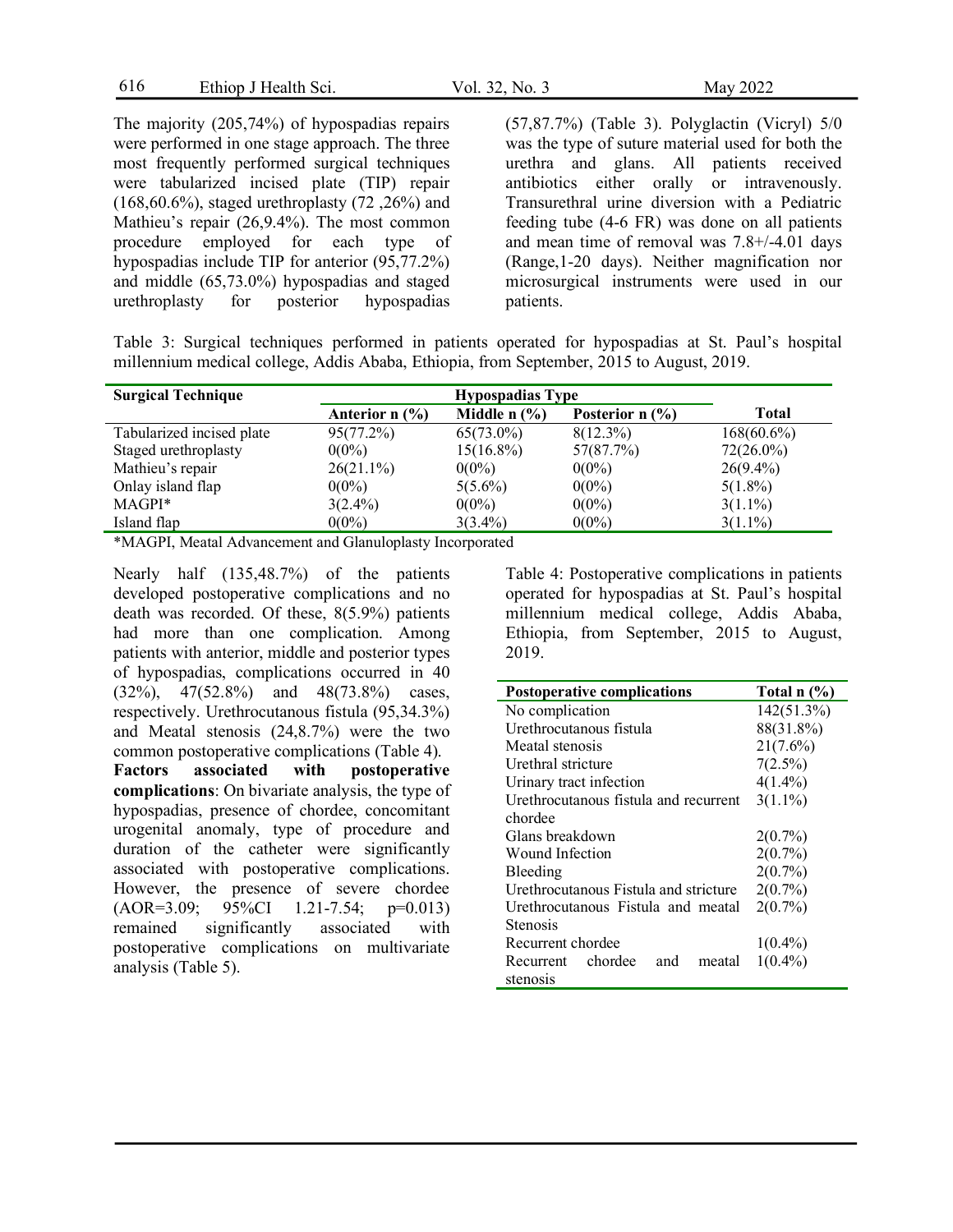Table 5: Factor associated with postoperative complications in patients operated for hypospadias at St. Paul's hospital millennium medical college, Addis Ababa, Ethiopia, from September, 2015 to August, 2019.

| <b>Variables</b>          | <b>Postoperative complications</b> |                         | Crude odds ratio        | <b>Adjusted odds</b>  |
|---------------------------|------------------------------------|-------------------------|-------------------------|-----------------------|
|                           | Yes                                | N <sub>0</sub>          | $(95\%CI)$              | ratio(95%CI)          |
| Age                       |                                    |                         |                         |                       |
| $\leq$ 18 months          | 51                                 | 41                      | 1                       | 1                     |
| $>=18$ months             | 84                                 | 101                     | $0.67(0.40-1.10)$       | $1.02(0.57-1.82)$     |
| Type of Hypospadias       |                                    |                         |                         |                       |
| Anterior                  | 40                                 | 83                      | $\mathbf{1}$            | 1                     |
| Middle                    | 47                                 | 42                      | $2.43(1.38-4.26)$ **    | $2.57(0.89 - 7.42)$   |
| Posterior                 | 48                                 | 17                      | $5.86(2.99 - 11.44)$ ** | $2.63(0.59 - 11.69)$  |
| <b>Chordee</b>            |                                    |                         |                         |                       |
| No chordee                | 31                                 | 70                      | 1                       | 1                     |
| Mild to moderate          | 30                                 | 41                      | $1.75(0.93 - 3.30)$     | $1.47(0.74 - 2.92)$   |
| Severe                    | 74                                 | 31                      | $5.39(2.29-9.78)$ **    | $3.09(1.21 - 7.54)$ * |
| <b>Urogenital anomaly</b> |                                    |                         |                         |                       |
| Yes                       | 58                                 | 41                      | $1.81(1.10-2.98)$ *     | $0.96(0.51 - 1.80)$   |
| N <sub>o</sub>            | 77                                 | 101                     | 1                       | 1                     |
| <b>Surgical Technique</b> |                                    |                         |                         |                       |
| Mathew's                  | 7                                  | 19                      |                         |                       |
| TIP                       | 67                                 | 101                     | $1.80(0.72 - 4.52)$     | $1.23(0.45 - 3.35)$   |
| Staged                    | 55                                 | 17                      | $8.78(3.16-24.43)$ **   | $3.38(0.80 - 14.13)$  |
| <b>Island Flap</b>        | 2                                  | 1                       | $5.43(0.42 - 69.76)$    | $2.92(0.19-45.63)$    |
| On lay island flap        | $\mathfrak{Z}$                     | $\overline{\mathbf{c}}$ | $4.07(.59-29.73)$       | $1.79(0.19 - 16.20)$  |
| <b>MAGPI</b>              | $\mathbf{1}$                       | 2                       | $1.36(.10-17.42)$       | $1.32(0.10 - 17.71)$  |
| <b>Catheter duration</b>  |                                    |                         |                         |                       |
| $\leq 1$ week             | 50                                 | 87                      | 1                       | 1                     |
| $>1$ week                 | 85                                 | 55                      | $2.6(1.60 - 4.23)$ **   | $0.39(0.13 - 1.18)$   |

\*Significantly associated at p-Value<0.05, \*\*significantly associated at p-value<0.005

## **DISCUSSION**

Hypospadias is among congenital anomalies which require surgical correction early in life. Considering the risk of anesthesia, tissue dimension, postoperative outcome, patients' choice and psychological impact, the recommended age for hypospadias repair is between 6 months and 18 months. During this period the child has no genital awareness, not yet started toilet training and ambulation. Furthermore, perioperative management like urinary drainage, hospitalization and separation anxiety are easier in this age group (1,2,6,8,9,20- 22). Literature also reported positive body image and improved psychosexual outcomes in patients operated early in life (1,2,6,23). This review and similar studies done in Ethiopia and other<br>developing countries demonstrated late developing countries demonstrated late presentation and higher mean age (older than 2 years) at the time of hypospadias repair (8,9,16,17,20,22). In contrast, studies from developed nations reported early surgical intervention (2,24). This may reflect a lack of access to essential surgical services, low public awareness and financial problems (8,9). Our review (65%) and a report by Mammo TN et al (80%) identified a higher burden of cases outside the capital city which might suggest limited service of hypospadias treatment at the periphery which in turn contribute to the late presentation (12).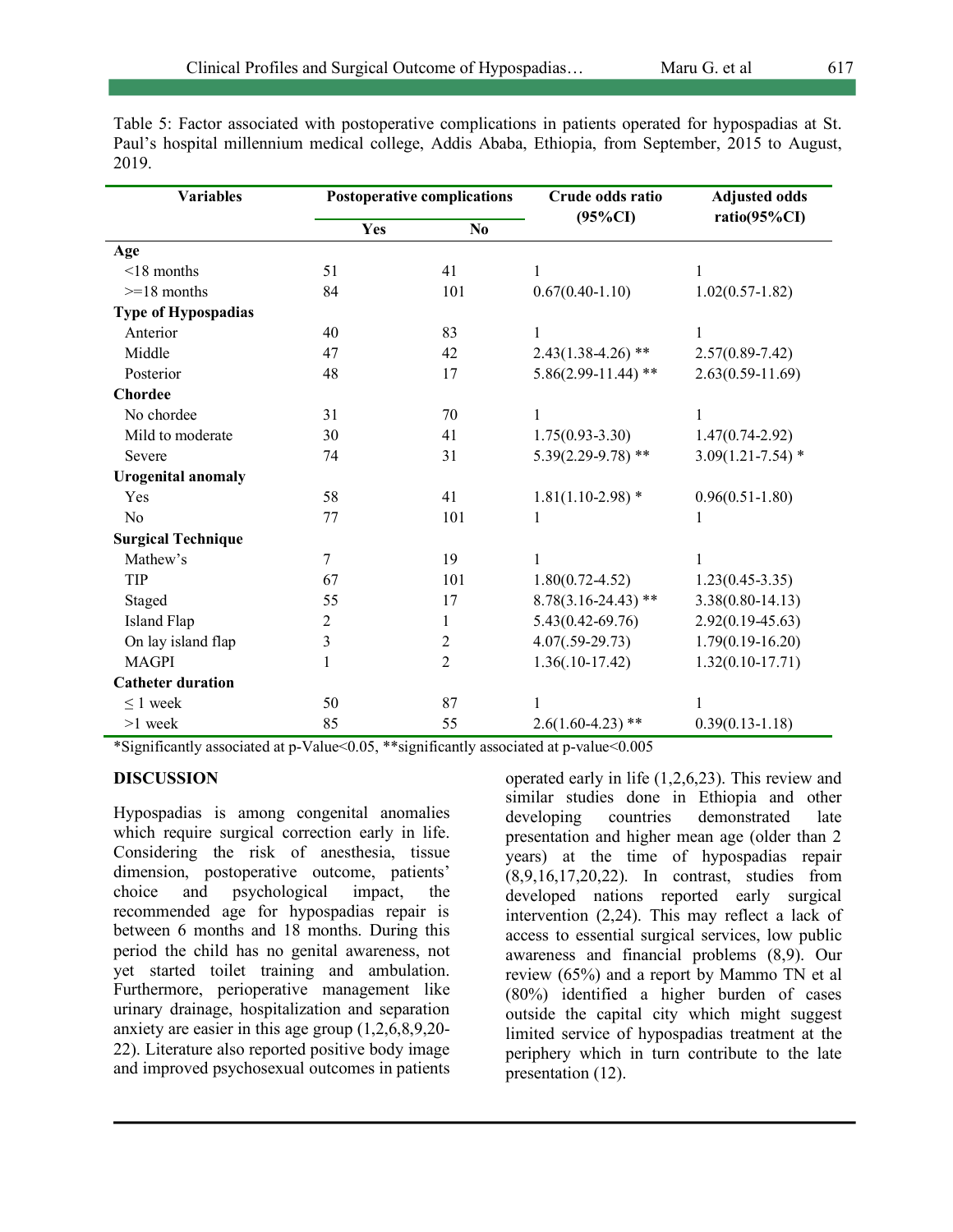618 Ethiop J Health Sci. Vol. 32, No. 3 May 2022

Based on Duckett's classification, the anterior/distal type of hypospadias was the commonest form in our study. This also holds true in reports from Ethiopian, African and western authors (2,4,12,13,16,17,20,24,25). In contrast, Baskin LS et al and Subramaniam R et al reported posterior/proximal type as the commonest form observed in Asia (5,10). Furthermore, an Indonesian study demonstrated a similar finding. Studies done in Nigeria and Pakistan found the middle type as the dominant form (9,18,22). This discrepancy could be explained by differences in study subjects and setup.

Apart from the ectopic opening of the urethral meatus, hypospadias may occur with or without chordee/ventral penile curvature. It is resulted from abnormal development and fusion of various levels of the ventral tissues of the penis such as the skin, Buck's fascia, corpus spongiosum and tunica albuginea (1,20). In this study, nearly two-thirds (63.5%) of hypospadias had some degree of chordee which is in line with the reported range (25%-88%) (9,12,14,17,20). However, the occurrence of a severe form of chordee is higher in our patients (37%) than studies done in Ethiopia (31%), Tanzania (20%), Nigeria (29.9%) and Pakistan (7.5%) (9,12,16,22). The lowest rate in the latter study could be due to the involvement of adult patients in their study, hence patients with mild disease tend to seek medical attention late.

Various forms of urogenital anomalies such as penile rotation, microphallus, penoscrotal transposition, ambiguous genitalia, undescended testis, inguinal hernia, pelviureteric junction (PUJ) obstruction, vesicoureteral reflux and renal agenesis can occur in combination with hypospadias (1,4,8,9,11). Our review and studies done in Ethiopia and Indonesia found 35.7%,18.3% and 28.6% associated urogenital anomalies, respectively (8,12). Mammo TN et al and Schneuer FJ et al noted a greater likelihood of associated urogenital anomalies in proximal defects which is also the case in our study (7,12). UDT is among the commonest associated anomaly identified in this review and studies done elsewhere (1,2,8,9,12,17,25). Aulia l et al reported microphallus as the commonest anomaly (14.5%) which is also true in the present study (10.5%).8 If hypospadias occurs with UDT and small size penis( $\leq$ 2.5cm), intersex anomaly should be suspected and worked up with imaging, hormonal analysis and karyotyping (9,26). A recent Ethiopian study and our study found DSD in 4.5% and 2.9 % of study subjects, respectively (12). PUJ obstruction was the only concomitant upper urinary tract malformation noted in the recent study. Authors also reported vesicoureteral reflux and renal agenesis associated with severe cases of hypospadias (1).

In the first and second centuries, AD Celsius and Galen shared their experience on hypospadias repair since then over 300 repair techniques have been described to improve functional and cosmetic outcomes (3,4,9,10,13,14,19,24). This fact reflects that there is no universally accepted single technique fit for all variants of hypospadias (19,13,26,27). However, all techniques strive to promote urination on standing position without interruption and spraying, to achieve normal coitus and insemination, and appropriate penile cosmesis (3-6,12,14,25). The choice of technique is determined by meatal site, penile curvature and size, the status of the foreskin, quality of urethral plate and availability of experienced expertise and setup (10,11).

Literature reported that the majority of the repairs can be performed in one stage approach. Complex repair techniques (two-staged), on the other hand, are reserved for severe (proximal) forms of hypospadias (1,4,9-11). In line with this, more than two-thirds (74%) of our cases underwent one stage hypospadias repair and two-staged procedures were done for the majority (87.7%) of posterior/proximal defects. A worldwide survey on hypospadias surgery revealed 52.9%–71.0% of surgeons prefer TIP for the repair of distal (anterior and midshaft) defects.28 Similarly, the recent study and reports from other literature found agreeable results (12- 14,16,18,20,22). Springer A et reported 0.9– 16.7% of surgeons use TIP for proximal hypospadias repair.28 This is consistent with the finding of our review which is 12.3%. On the other hand, a study done in Pakistan and Sudan found two-stage repair (46.4%) and MAGPI (42%) as the choice of hypospadias repair in general, respectively (9,17) Such variation may be explained by difference in the choice and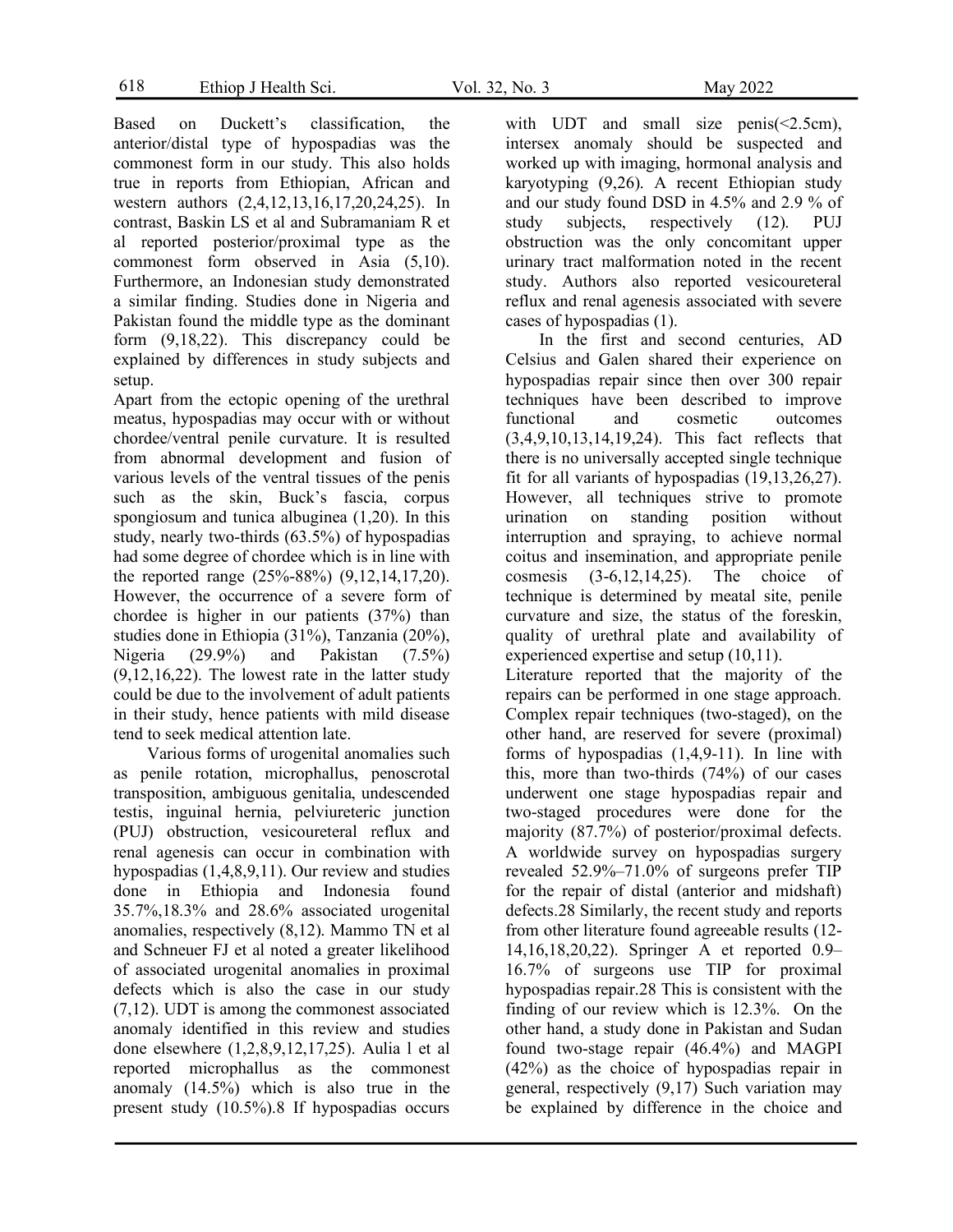experience of expertise. Khan M et al mentioned a relatively short learning curve for two stage repair and low awareness toward single-stage procedure as the possible reason for the discrepancy.9 In agreement with our finding, studies done locally and elsewhere found Mathieu's repair as among the commonly performed procedure for the treatment of distal hypospadias (13,17,18,20). Even if it is controversial, many experts recommend urinary diversion after hypospadias repair. It is a routine practice to use transurethral urinary diversion in our setup and others. However, the availability of appropriate pediatric urethral Catheter is limited in developing countries, instead a pediatric feeding tube (6-8 FR) is used (12- 14,18,20). Long-term use of urinary diversion is not advised unless it is extensive urethroplasty **(**26). A study done locally at a tertiary care hospital reported 7 days as an average duration of transurethral diversion which is also noted in our review (12).

Sub-optimal management of hypospadias affects patients' psychological, emotional and sexual well-being. Despite the evolution of various repair techniques, operative complications of hypospadias remain a challenge and could occur following any form of reconstructive surgery (5,13,17). However, the occurrence of complications could be reduced with proper patient evaluation and application of the surgical principles of hypospadias repair. These principles include tension free repair, use of loupe magnification and microsurgical instruments, gentle handling of tissue, minimal (precise and brief) use of cautery, use of wellvascularized tissue closure as many layers as possible, keeping tissues moist and rational use of prophylactic antibiotics (3,5,7,13,17,26,29). In addition, patients should be followed regularly in the postoperative period (at 1st week, 1st month,3rd month, 6th month then yearly for two years) and the final outcome is judged only at mid-teen age or puberty (1,9). In our review, all the patients were followed for at least 6 months.

Literature reported varying rate of postoperative complications ranging between 6 and 68% (2,3,9,11-17,20,26,27,30). Even if the complication rate in our review (48.7%) is within the reported incidence, it is relatively higher than most studies. Local studies done by Hagos M (13.4%) and Mammo TN et al (44.1%) found a lower rate of complications than ours (12,20). This may be due to differences in patients' characteristics and duration of postoperative follow-up. Moreover, the disparity in surgery and training practice may also attribute to the variation (2). Almost all centers reported UFC as the commonest complication following hypospadias repair(range,7.7-47%) which is also demonstrated in the present study (34.3%) (2,3,9,11-17,20,26,27,30). Furthermore, results from the current study (8.7%) and others (3-14%) showed meatal stenosis as the second most common complication of hypospadias surgery (2,3,9,11,16,19,30) Other complications such as infection and persistent/recurrent chordee are decreasing due to judicious use of prophylactic antibiotics and erection test during the procedure **(**26,29). By following the operative principles of hypospadias repair, Bhat A et al reported a reduction of post-operative complications (in plate preservation procedures) to  $\leq$  5% and  $\leq$  10% in distal and proximal hypospadias, respectively (3).

**Factors associated with postoperative complications**: Authors mentioned factors such as age at repair, type of hypospadias, the severity of chordee, associated urogenital anomalies, the complexity of surgical technique, use and duration of urinary diversion, availability of microsurgical instruments and experience of the operating surgeon as outcome predictors of hypospadias repair (2,3,12,14- 16,19). The Multivariate analysis of our review found the presence of severe chordee as the only factor significantly associated with increased odds of postoperative complication (AOR=3.09; 95%CI 1.21-7.54; p=0.013) than their respective groups. This is in line with similar studies done locally and elsewhere (12,14,16). Mammo TN et al found 59.7% and 34% rates of complications in those with severe and no chordee, respectively (12). On the other hand, the current study and results from other literature found no statistically significant correlation between complications of hypospadias surgery and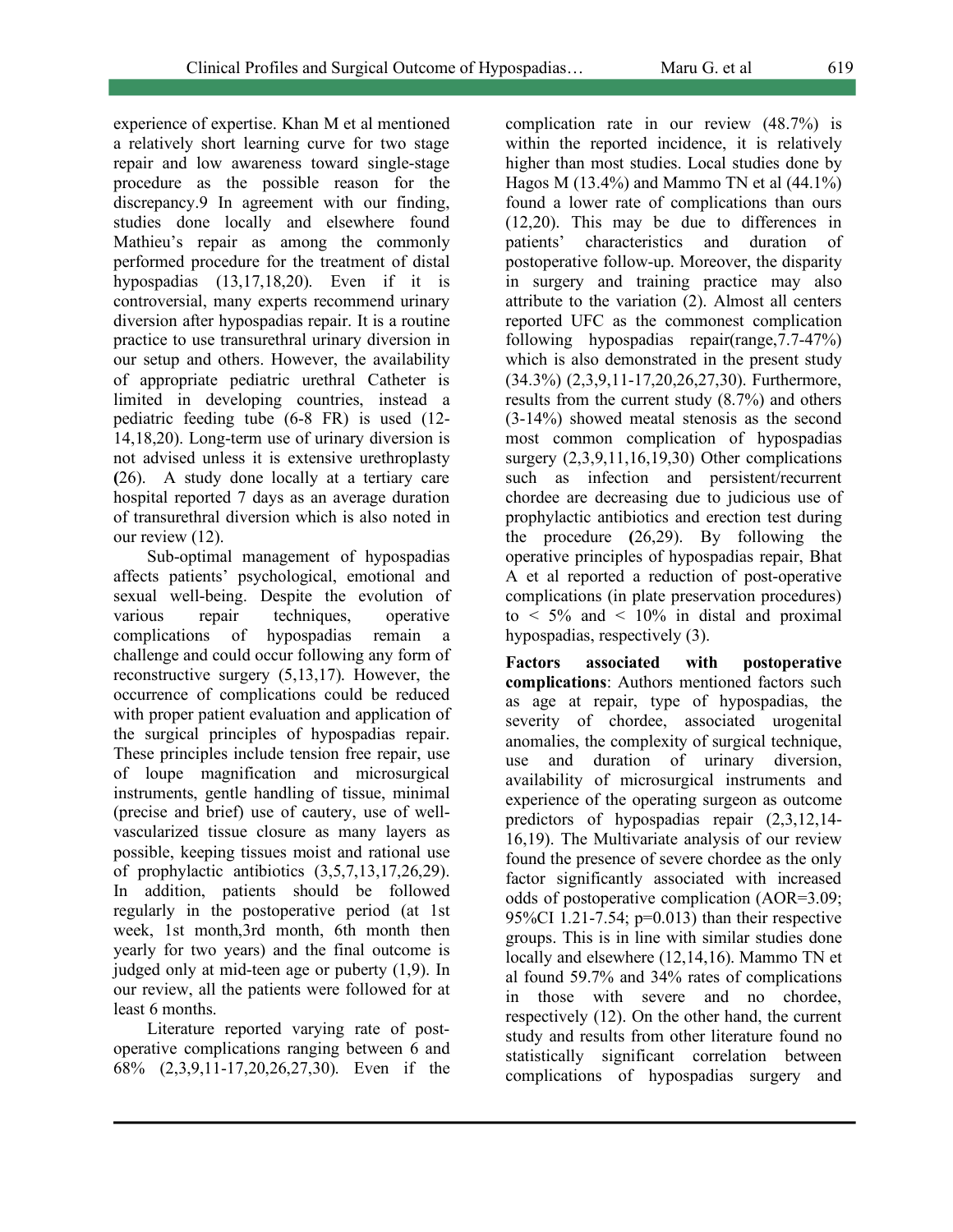factors like age at repair, presence of concomitant urogenital anomalies and surgical technique performed (2,7,11,31). In contrary to this, other similar studies done in Africa, western and globally demonstrated a significant effect of these factors in the occurrence of postoperative complications (2,3,12,16,18,21,26). This discrepancy might partly be explained by differences in study subjects and the method of analysis used. Duration of urinary diversion has no correlation with a higher rate of an unfavorable outcome as it is noted in our study and others **(**12,14,32).

This study provided important data to our setup which helps in the management of such a common and challenging condition, hypospadias. However, it is not without limitation. Short postoperative follow-up, the absence of data regarding details of the techniques and experience of the operating surgeon are the major drawbacks which are mainly attributed by the retrospective nature of the study.

In general, most of our patients were operated later than the recommended age. TIP and two-stage procedures were the technique of choice in distal/middle and proximal hypospadias, respectively. A higher rate of operative complications was observed in our setup than in most centers. The presence of severe chordee was the only factor significantly associated with increased odds of operative complications. As far as these complications are concerned, our study also demonstrated no significant advantage of any repair technique. Extensive evaluation, proper operative plan and regular follow-up is paramount in the management of hypospadias, particularly for those with severe chordee. prospective studies with long term follow-up need to be conducted for further results.

### **REFERENCES**

- 1. Läckgren G, Nordenskjöld A. Hypospadia. InPediatric Surgery 2009 (pp. 935-946). *Springer*, Berlin, Heidelberg.
- 2. Schneuer FJ, Holland AJ, Pereira G, Bower C, Nassar N. Prevalence, repairs and complications of hypospadias: an Australian

population-based study. *Archives of disease in childhood*. 2015 Nov 1;100(11):1038-43.

- 3. Bhat A, Mandal AK. Acute postoperative complications of hypospadias repair. *Indian journal of urology: IJU: journal of the Urological Society of India.* 2008 Apr;24(2):241.
- 4. Djakovic N, Nyarangi-Dix J, Özturk A, Hohenfellner M. Hypospadias. *Advances in urology.* 2008 Oct 30;2008.
- 5. Baskin LS, Ebbers MB. Hypospadias: anatomy, etiology, and technique. *Journal of pediatric surgery*. 2006 Mar 1;41(3):463-72.
- 6. Van der Horst HJ, De Wall LL. Hypospadias, all there is to know. *European journal of pediatrics*. 2017 Apr 1;176(4):435-41.
- 7. Snyder CL, Evangelidis A, Hansen G, Peter SD, Ostlie DJ, Gatti JM, Gittes GK, Sharp RJ, Murphy JP. Management of complications after hypospadias repair. *Urology*. 2005 Apr 1;65(4):782-5.
- 8. Aulia I, Sukasah CL, Kusumawardani E. Characteristics Of Hypospadia Patients In Plastic Reconstructive And Aesthetic Surgery Division At National Hospital Cipto Mangunkusumo Jakarta. *Jurnal Plastik Rekonstruksi.* 2019;6(1):243-7.
- 9. Khan M, Majeed A, Hayat W, Ullah H, Naz S, Shah SA, Tahmeed T, Yousaf K, Tahir M. Hypospadias repair: a single centre experience. *Plastic surgery international*. 2014;2014.
- 10. Subramaniam R, Spinoit AF, Hoebeke P. Hypospadias repair: an overview of the actual techniques. InSeminars in plastic surgery 2011 Aug (Vol. 25, No. 03, pp. 206- 212). © *Thieme Medical Publishers*.
- 11. Moursy EE. Outcome of proximal hypospadias repair using three different techniques. *Journal of pediatric urology.* 2010 Feb 1;6(1):45-53.
- 12. Mammo TN, Negash SA, Negussie T, Getachew H, Dejene B, Tadesse A, Derbew M. Hypospadias repair in Ethiopia: A fiveyear review. *Ethiopian journal of health sciences*. 2018;28(6).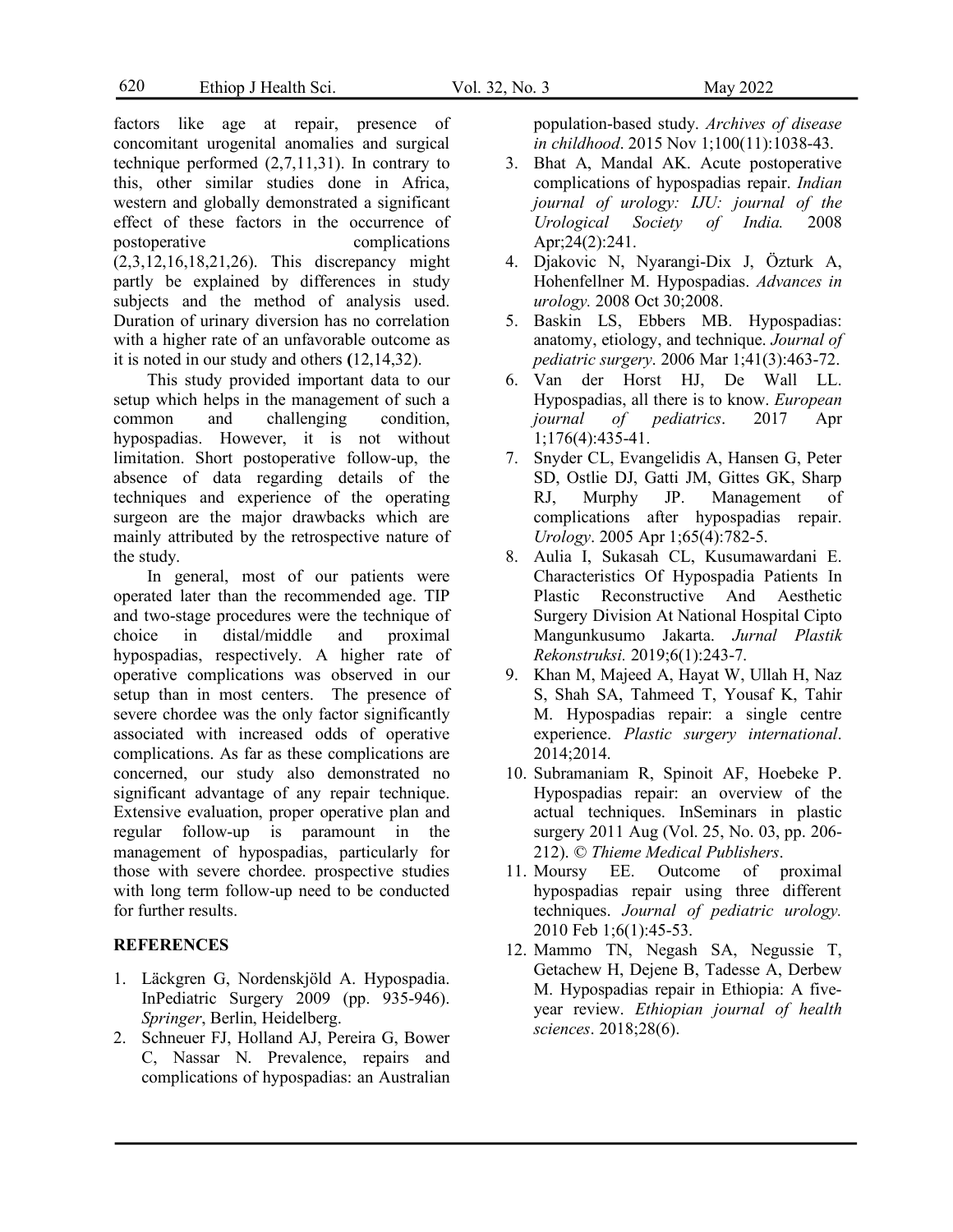- 13. Appeadu-Mensah W, Hesse AA, Glover-Addy H, Osei-Nketiah S, Etwire V, Sarpong PA. Complications of hypospadias surgery: Experience in a tertiary hospital of a developing country. *African journal of paediatric surgery:* AJPS. 2015 Oct;12(4):211.
- 14. Duarsa GW, Tirtayasa PM, Daryanto B, Nurhadi P, Renaldo J, Tarmono T, Utomo T, Yuri P, Siregar S, Wahyudi I, Situmorang GR. Common Practice of Hypospadias Management by Pediatric Urologists in Indonesia: A Multi-center Descriptive Study from Referral Hospitals. *Open access Macedonian journal of medical sciences.* 2019 Jul 30;7(14):2242.
- 15. Long CJ, Chu DI, Tenney RW, Morris AR, Weiss DA, Shukla AR, Srinivasan AK, Zderic SA, Kolon TF, Canning DA. Intermediate-term followup of proximal hypospadias repair reveals high complication rate. *The Journal of urology*. 2017 Mar;197(3 Part 2):852-8.
- 16. Mohammed M, Bright F, Mteta A, Mbwambo J, Ngowi BN, Mbwambo O, Yongolo S, Mganga A. Long-term complications of hypospadias repair: a tenyear experience from northern zone of Tanzania. *Research and Reports in Urology*. 2020; 12:463.
- 17. Abdelrahman MY, Abdeljaleel IA, Mohamed E, Bagadi AT, Khair OE. Hypospadias in Sudan, clinical and surgical review. *African Journal of Paediatric Surgery.* 2011 Sep 1;8(3):269.
- 18. Appeadu-Mensah W, Hesse AA, Glover-Addy H, Osei-Nketiah S, Etwire V, Sarpong PA. Complications of hypospadias surgery: Experience in a tertiary hospital of a developing country. *African journal of paediatric surgery:* AJPS. 2015 Oct;12(4):211.
- 19. Cimador M, Vallasciani S, Manzoni G, Rigamonti W, De Grazia E, Castagnetti M. Failed hypospadias in paediatric patients. *Nature Reviews Urology*. 2013 Nov;10(11):657-66.
- 20. Hagos M. Hypospadias repair: review of techniques and treatment outcomes in Mekelle–hospital, Ethiopia. *Ethiopian Medical Journal*. 2017 Mar 8;55(2).
- 21. Weber DM, Schonbucher VB, Gobet R, Gerber A, Landolt MA. Is there an ideal age for hypospadias repair? A pilot study. *Journal of pediatric urology.* 2009 Oct 1;5(5):345-50.
- 22. Osifo OD, Mene AO. Hypospadias repair in a resource-poor region: coping with the challenges in 5 years. *Journal of pediatric urology.* 2010 Feb 1;6(1):60-5.
- 23. Carmack A, Notini L, Earp BD. Should surgery for hypospadias be performed before an age of consent?. *The Journal of Sex Research*. 2016 Oct 12;53(8):1047-58.
- 24. Spinoit AF, Poelaert F, Groen LA, Van Laecke E, Hoebeke P. Hypospadias repair at a tertiary care center: long-term followup is mandatory to determine the real complication rate. *The Journal of urology.* 2013 Jun;189(6):2276-81.
- 25. Jorgensen B, Jorgensen TM, Olsen LH. Outcome of new surgical techniques in hypospadia repair. *Scandinavian journal of urology and nephrology*. 2003 Jan 1;37(2):134-8.
- 26. Retik AB, Atala A. Complications of hypospadias repair. *The Urologic clinics of North America.* 2002 May 1;29(2):329-39.
- 27. Shukhrat YA, Muhitdinovich SA, Amriddinovich PP, Petrovich RM, Konstantinovich SN. Results of surgical treatment of hypospadia in boys. *Academy.* 2020(5 (56)):72-5.
- 28. Springer A, Krois W, Horcher E. Trends in hypospadias surgery: results of a worldwide survey. *European urology*. 2011 Dec 1;60(6):1184-9.
- 29. Meir DB, Livne PM. Is prophylactic antimicrobial treatment necessary after hypospadias repair?. *The Journal of urology.* 2004 Jun;171(6 Part 2):2621-2.
- 30. SU RS, HU WL, XIONG TF. Clinical analysis of different surgical procedures for hypospadia. *Modern Medicine & Health*. 2007;2007:19.